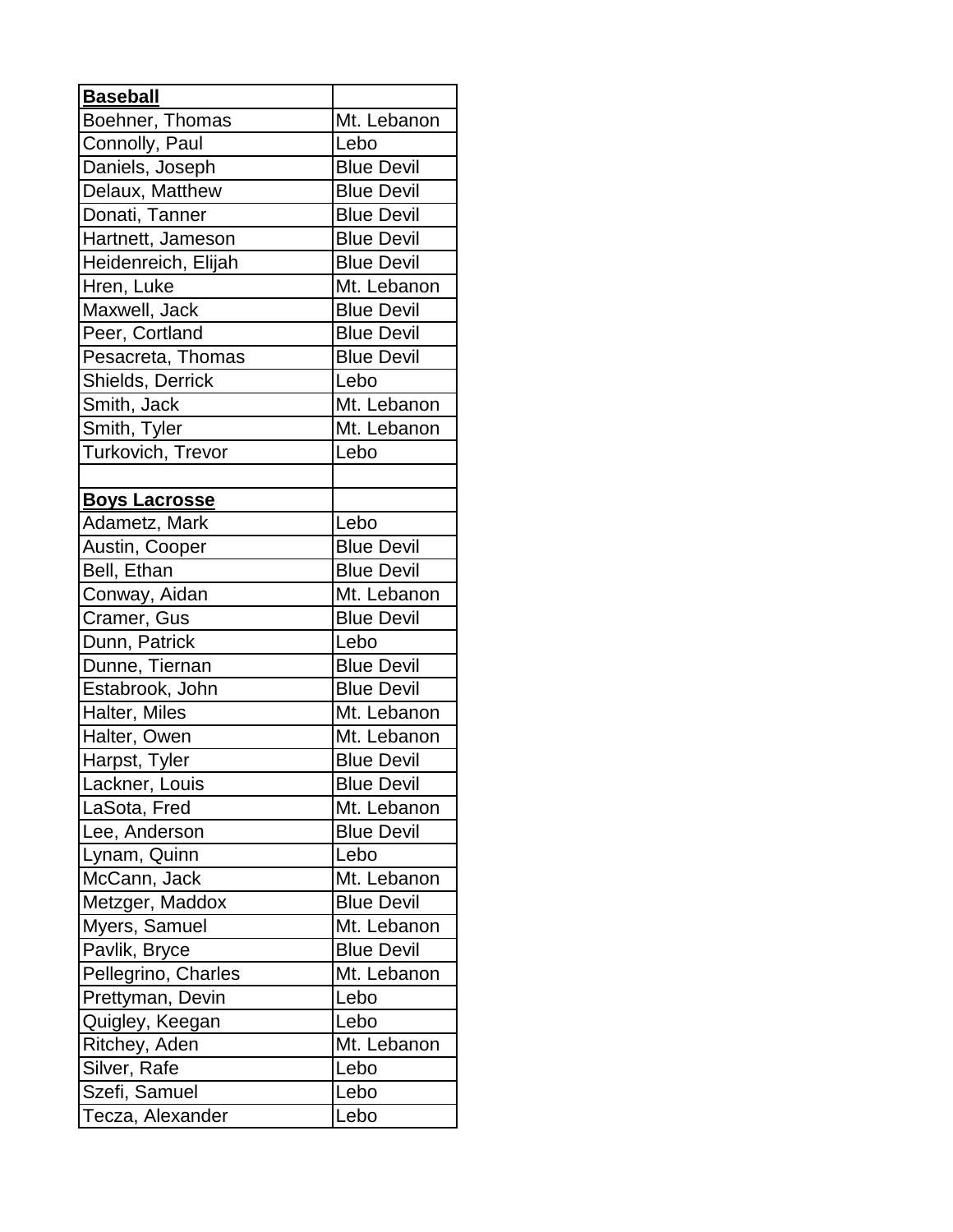| Wells, Jonas          | <b>Blue Devil</b> |
|-----------------------|-------------------|
| Wertz, Matthew        | <b>Blue Devil</b> |
| Westbrook, Brady      | Lebo              |
| Witte, Aidan          | Lebo              |
| Young, Connor         | Lebo              |
|                       |                   |
| <b>Girls Lacrosse</b> |                   |
| Cain, Bridget         | <b>Blue Devil</b> |
| Cain, Megan           | Mt. Lebanon       |
| Capristo, Gia         | Mt. Lebanon       |
| Donalson, Addie       | <b>Blue Devil</b> |
| Girod, Laura          | <b>Blue Devil</b> |
| Girod, Lillian        | <b>Blue Devil</b> |
| Hoover, Tegan         | <b>Blue Devil</b> |
| Husak, Hope           | <b>Blue Devil</b> |
| Hyland, Allison       | <b>Blue Devil</b> |
| King, Mackenzie       | Lebo              |
| Kovalan, Eleanor      | <b>Blue Devil</b> |
| Lamendola, Kathryn    | Lebo              |
| Leibow, Genna         | <b>Blue Devil</b> |
| Murdoch, Addison      | <b>Blue Devil</b> |
| Murdoch, Reagan       | Mt. Lebanon       |
| Quigley, Reagan       | <b>Blue Devil</b> |
| Saba, Sydney          | <b>Blue Devil</b> |
| Semanco, Ava          | Mt. Lebanon       |
| Taback, Sarah         | Mt. Lebanon       |
| Tandon, Avery         | Mt. Lebanon       |
|                       |                   |
| <b>Softball</b>       |                   |
| Alandete, Mia         | <b>Blue Devil</b> |
| Anderson, Dilan       | <b>Blue Devil</b> |
| Barone, Iris          | Mt. Lebanon       |
| Boehmer, Brook        | <b>Blue Devil</b> |
| Boone, Gabrielle      | <b>Blue Devil</b> |
| Borza, Katherine      | Mt. Lebanon       |
| Bovino, Claire        | Lebo              |
| Buckiso, Olivia       | <b>Blue Devil</b> |
| Donahue, Ella         | Lebo              |
| Flaherty, Deirdre     | <b>Blue Devil</b> |
| Goodin, Grace         | Lebo              |
| Gorecki, Jenna        | <b>Blue Devil</b> |
| Hamel, Olivia         | <b>Blue Devil</b> |
| Hartnett, Clara       | <b>Blue Devil</b> |
| Kindermann, Juliana   | Lebo              |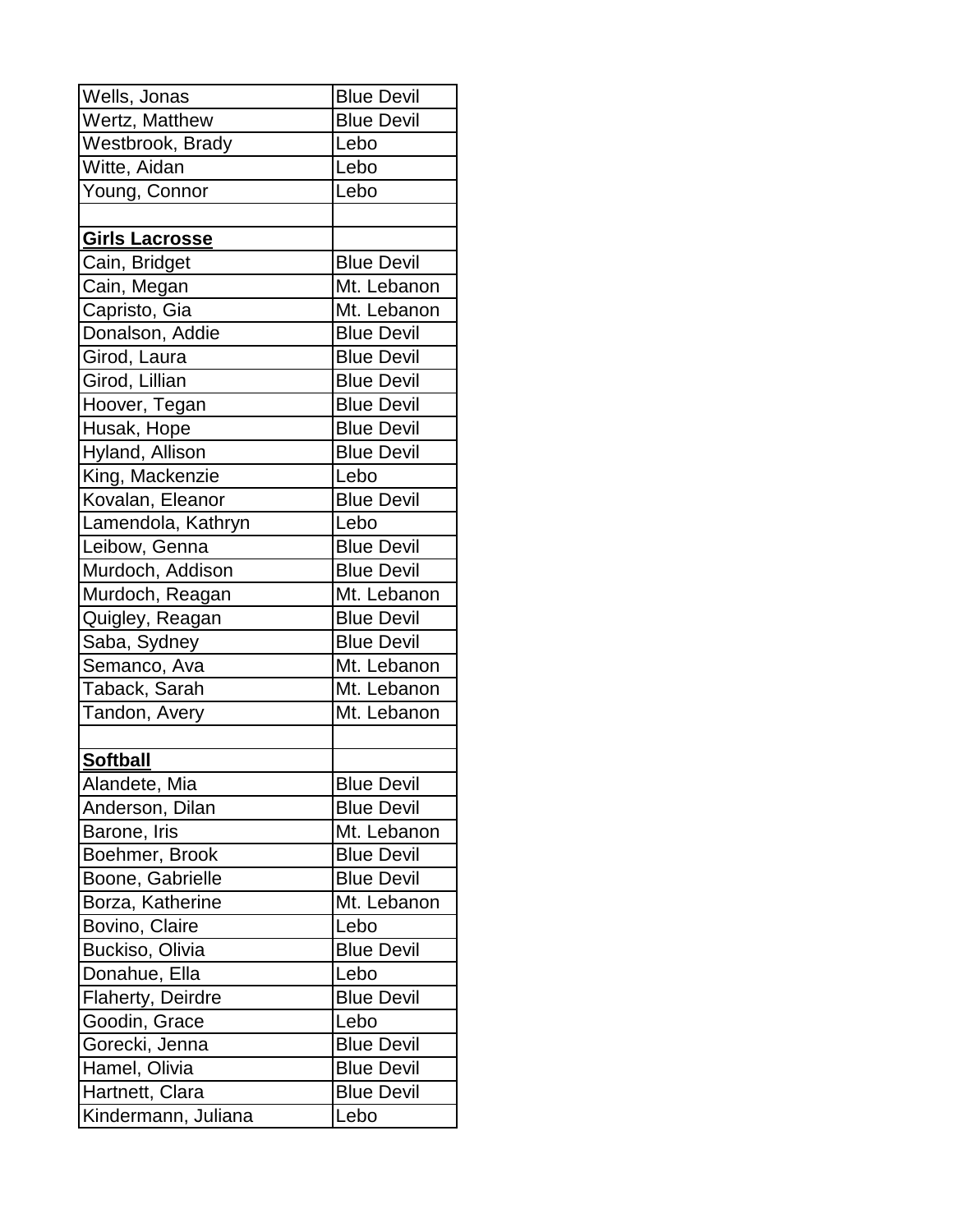| Kubancek, Elizabeth | Mt. Lebanon       |
|---------------------|-------------------|
| Morgan, Emily       | Lebo              |
| Morris, Courtney    | <b>Blue Devil</b> |
| Phillips, Smanatha  | <b>Blue Devil</b> |
| Welling, Baylee     | Lebo              |
| Yagelski, Peyton    | Lebo              |
|                     |                   |
| <b>Boys Tennis</b>  |                   |
| Baram, Jonah        | Lebo              |
| Descalzi, Coleman   | <b>Blue Devil</b> |
| Gorun, Paul         | Lebo              |
| Maniatis, Antonios  | <b>Blue Devil</b> |
| McGill, Nolan       | <b>Blue Devil</b> |
| Nolan, Jackson      | <b>Blue Devil</b> |
| Wilke, Jack         | <b>Blue Devil</b> |
| Wilke, Luke         | <b>Blue Devil</b> |
|                     |                   |
| <b>Boys Track</b>   |                   |
| Anderson, Brendan   | <b>Blue Devil</b> |
| Anderson, Mitchell  | Lebo              |
| Ash, Benjamin       | Mt. Lebanon       |
| Asher, Barak        | <b>Blue Devil</b> |
| Baer, Charles       | Lebo              |
| Barbine, Kainyn     | <b>Blue Devil</b> |
| Barnes, Jonathan    | Mt. Lebanon       |
| Beiersdorf, Daniel  | <b>Blue Devil</b> |
| Brockmeyer, Simon   | Lebo              |
| Buckner, Sullivan   | Mt. Lebanon       |
| Cawley, Ryan        | <b>Blue Devil</b> |
| Chrystal, Samuel    | Lebo              |
| Coulter, Benjamin   | <b>Blue Devil</b> |
| Cramer, Luke        | <b>Blue Devil</b> |
| Darcy, Holden       | Lebo              |
| Gbur, Carlton       | <b>Blue Devil</b> |
| Gevaudan, Nicholas  | <b>Blue Devil</b> |
| Hall, Owen          | <b>Blue Devil</b> |
| Heidenreich, Ezra   | <b>Blue Devil</b> |
| Hraber, Jackson     | Lebo              |
| Jones, Cameron      | <b>Blue Devil</b> |
| Kennedy, Benson     | Lebo              |
| Kline, James        | Lebo              |
| Kostek, Connor      | Lebo              |
| Kurta, Matthew      | Lebo              |
| Lehman, Elijah      | Mt. Lebanon       |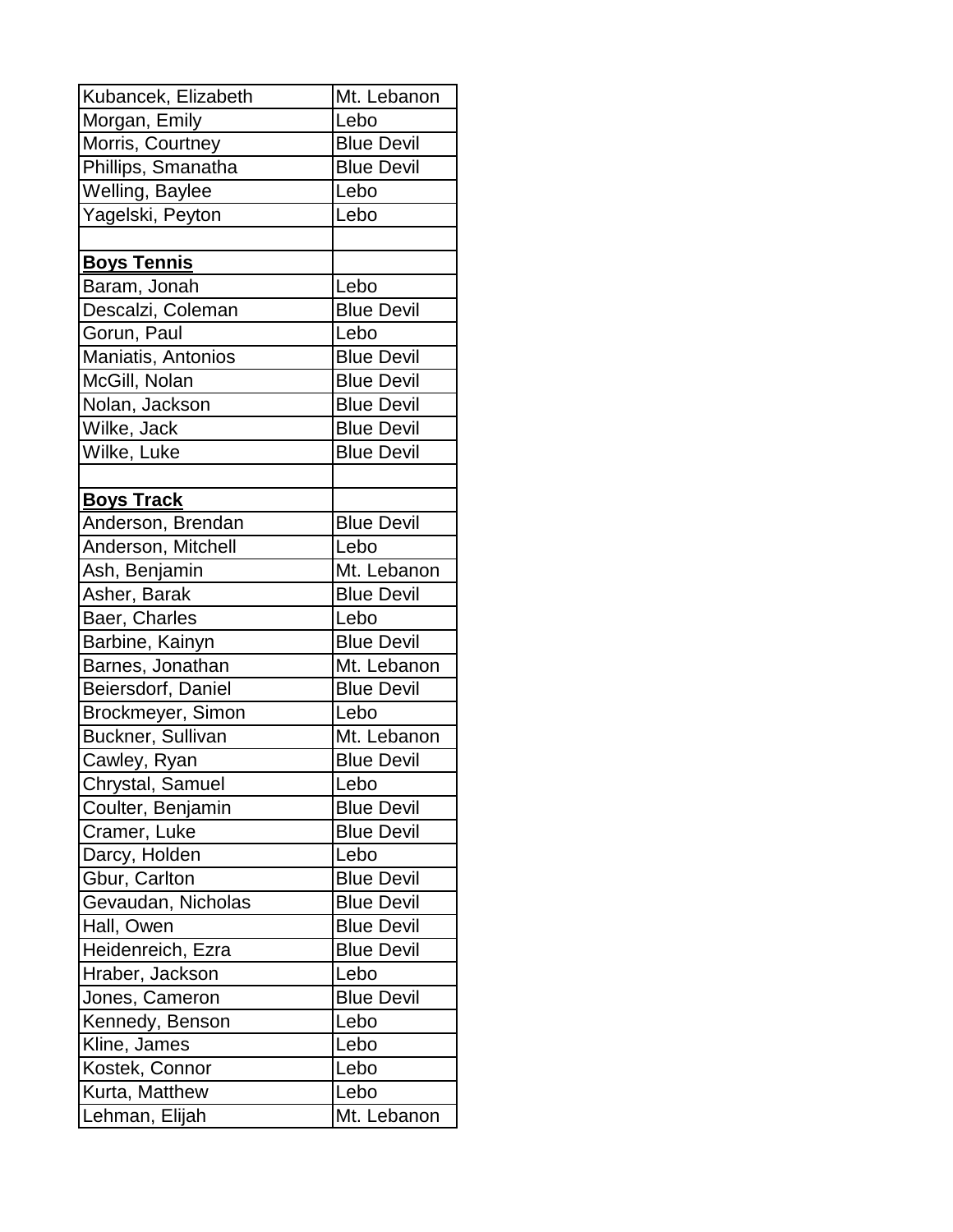| Mackin, John             | Lebo              |
|--------------------------|-------------------|
| Markowitz, Myer          | Lebo              |
| McVerry, Wyatt           | <b>Blue Devil</b> |
| O'Connor, Zachary        | Lebo              |
| O'Matz, Paul             | <b>Blue Devil</b> |
| Pinkovsky, Andrew        | Lebo              |
| Primm, Chase             | <b>Blue Devil</b> |
| Quinn, Matthew           | Lebo              |
| Quinn, Thomas            | Lebo              |
| Rombold, Carter          | Lebo              |
| Rychcik, Connor          | Lebo              |
| Sabram, Joshua           | Mt. Lebanon       |
| Sakolsky-Madaras, Joshua | <b>Blue Devil</b> |
| Shabani, Edi             | Lebo              |
| Show, Ethan              | Lebo              |
| Stefanov, Alexander      | Mt. Lebanon       |
| Stott, Ethan             | <b>Blue Devil</b> |
| Supp, Henry              | <b>Blue Devil</b> |
| Tang, Robert             | <b>Blue Devil</b> |
| Wargo, Liam              | <b>Blue Devil</b> |
| Warner, Ethan            | Lebo              |
| West, Jack               | Mt. Lebanon       |
| Winschel, Robert         | Mt. Lebanon       |
| Young, Liam              | Mt. Lebanon       |
|                          |                   |
| <b>Girls Track</b>       |                   |
| Adams, Caroline          | Mt. Lebanon       |
| Braunsdorf, Alexandra    | Lebo              |
| Cain, Megan              | Mt. Lebanon       |
| Clougherty, Anya         | <b>Blue Devil</b> |
| Coyne, Sophie            | <b>Blue Devil</b> |
| Cupp, Audrey             | Mt. Lebanon       |
| Descalzi, Julia          | Lebo              |
| Desnain, Chloe           | Lebo              |
| Donati, Kendall          | Lebo              |
| Fabian, Ava              | Mt. Lebanon       |
| Ford, Ripley             | <b>Blue Devil</b> |
| Ford, Rowan              | <b>Blue Devil</b> |
| Fu, Deborah              | <b>Blue Devil</b> |
| Gallo, Julianne          | Mt. Lebanon       |
| Ganoe, Grace             | Mt. Lebanon       |
| Gelblum, Matisse         | <b>Blue Devil</b> |
| Goodell, Ashley          | <b>Blue Devil</b> |
| Gorman, Casey            | <b>Blue Devil</b> |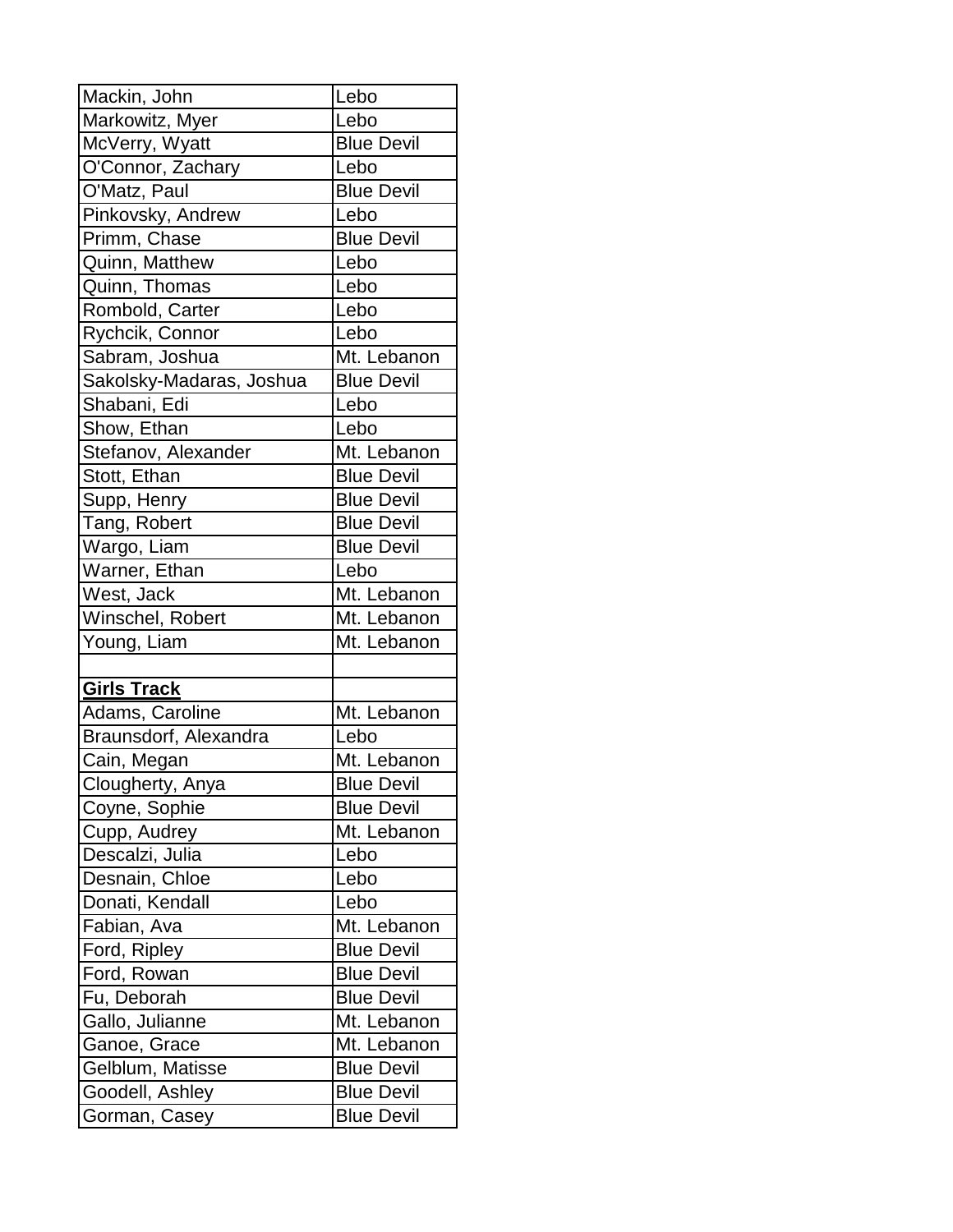| Hackworth, Elsie   | <b>Blue Devil</b> |
|--------------------|-------------------|
| Hackworth, Lillie  | Mt. Lebanon       |
| Hart, Kathryn      | <b>Blue Devil</b> |
| Healy, Emma        | Mt. Lebanon       |
| Heim, Ellie        | <b>Blue Devil</b> |
| Hepps, Elizabeth   | Mt. Lebanon       |
| Hickey, Helen      | Lebo              |
| Holder, Isabelle   | <b>Blue Devil</b> |
| Incorvati, Sara    | Mt. Lebanon       |
| Kail, Anastasia    | Mt. Lebanon       |
| King, Anne         | <b>Blue Devil</b> |
| Kraemer, Grace     | <b>Blue Devil</b> |
| Kushnir, Anna      | Mt. Lebanon       |
| Latef, Lena        | Mt. Lebanon       |
| Latef, Teba        | Mt. Lebanon       |
| Latona, Hailey     | <b>Blue Devil</b> |
| Magaw, Ella        | <b>Blue Devil</b> |
| Masteller, Rachel  | Mt. Lebanon       |
| McCague, Kyra      | Mt. Lebanon       |
| McElwain, Stella   | Mt. Lebanon       |
| McGeary, Madelyn   | <b>Blue Devil</b> |
| McGreevy, Emma     | Mt. Lebanon       |
| McKenna, Molly     | Mt. Lebanon       |
| Meta, Justine      | Mt. Lebanon       |
| Miller, Macie      | Lebo              |
| Molinaro, Sofia    | <b>Blue Devil</b> |
| Mooney, Kathleen   | Lebo              |
| Mortimer, Lucinda  | <b>Blue Devil</b> |
| Moses, Eleanor     | <b>Blue Devil</b> |
| Neemes, Lily       | Mt. Lebanon       |
| Nyisztor, Jordan   | <b>Blue Devil</b> |
| Onder, Emma        | <b>Blue Devil</b> |
| Palmer, Mackenzie  | Lebo              |
| Passodelis, Sophia | Mt. Lebanon       |
| Peer, Melia        | Mt. Lebanon       |
| Petrich, Grace     | <b>Blue Devil</b> |
| Primm, Isabella    | <b>Blue Devil</b> |
| Rubinstein, Maya   | Lebo              |
| Saba, Avery        | <b>Blue Devil</b> |
| Saba, Sydney       | <b>Blue Devil</b> |
| Schraven, Jane     | Lebo              |
| Schroeter, Olivia  | <b>Blue Devil</b> |
| Scott, Sophia      | <b>Blue Devil</b> |
| Smith, Ava         | Mt. Lebanon       |